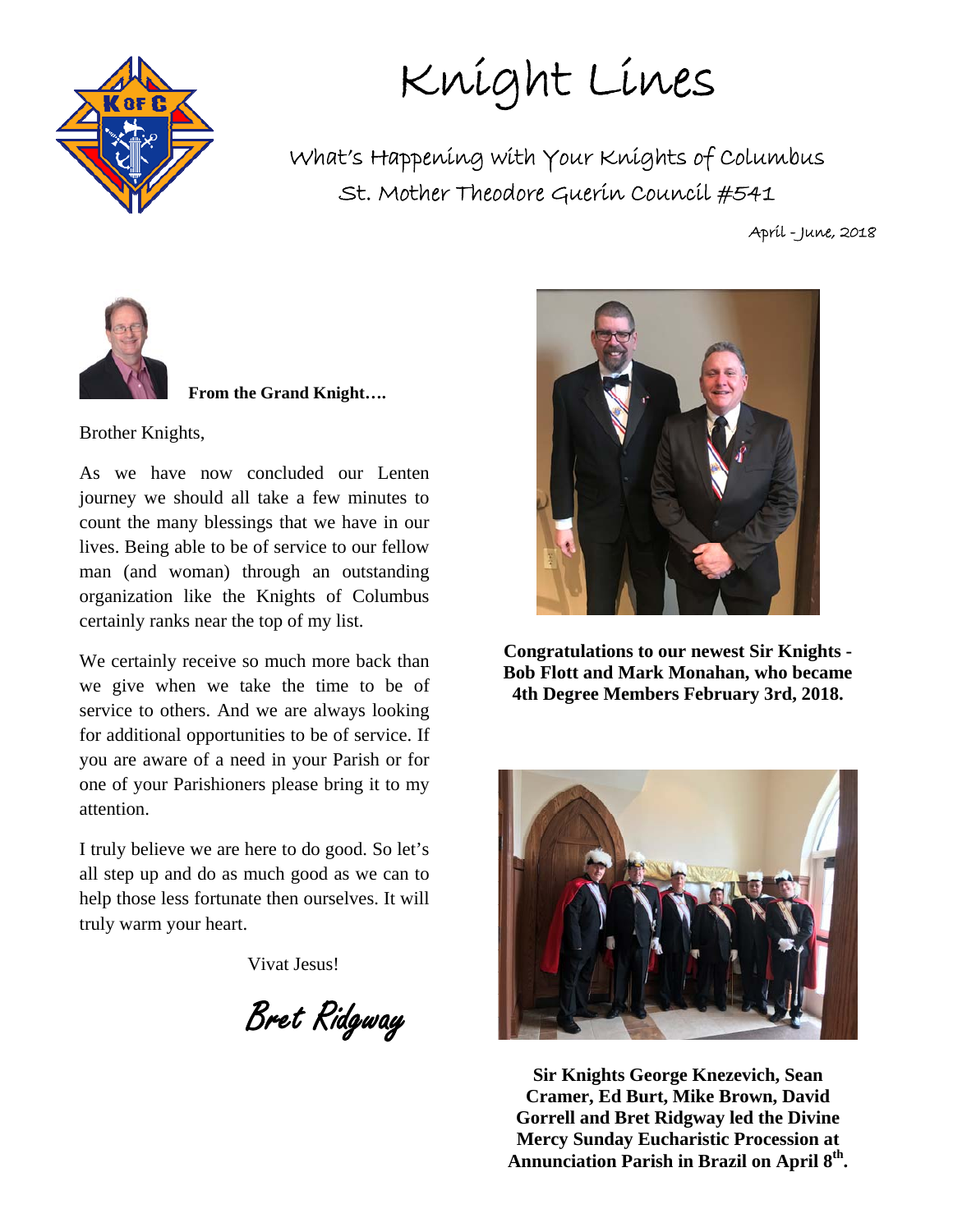#### **Welcome to Our Newest Knights!**

#### These Brothers joined us recently at a 1<sup>st</sup> Degree Initiation Ceremony.





Rob Doyle Ramon de la Cruz

Bret Ridgway presents a check for \$1000 to Anna McDowell, Business Manager of St. Joseph University Parish as the  $1<sup>st</sup>$  official contribution to their upcoming capital campaign.



A shout out to Knights Tony Peterson and Kevin Murphy for helping with the Catholic Charities Soup Bowl Setup Feb. 3rd. Great job guys!

We are saddened to report the passing of Knight Robert J. Pfister. Robert was 71 and is uncle of fellow Knights Andy Pfister and Vincent Pfister. Our prayers are with his family.

#### **Your 2017 – 2018 St. Mother Theodore Guerin Council #541 Officers**



Bret Ridgway



Treasurer Terrell Butler



Chancellor Sean Cramer



Chuck Mitchell



Trustee  $-1<sup>st</sup>$  Year Mike Blanc



Trustee –  $2<sup>nd</sup>$  Year Bob Flott



Advocate Andy Pfister



Deputy Grand Knight David Gorrell



Financial Secretary Ryan Loftus



Recorder Mark Monahan



Inside Guard Phil Brown



Outside Guard Mike Brown



Trustee –  $3<sup>rd</sup>$  Year Tony Peterson



Chaplain Friar Savio Manavalan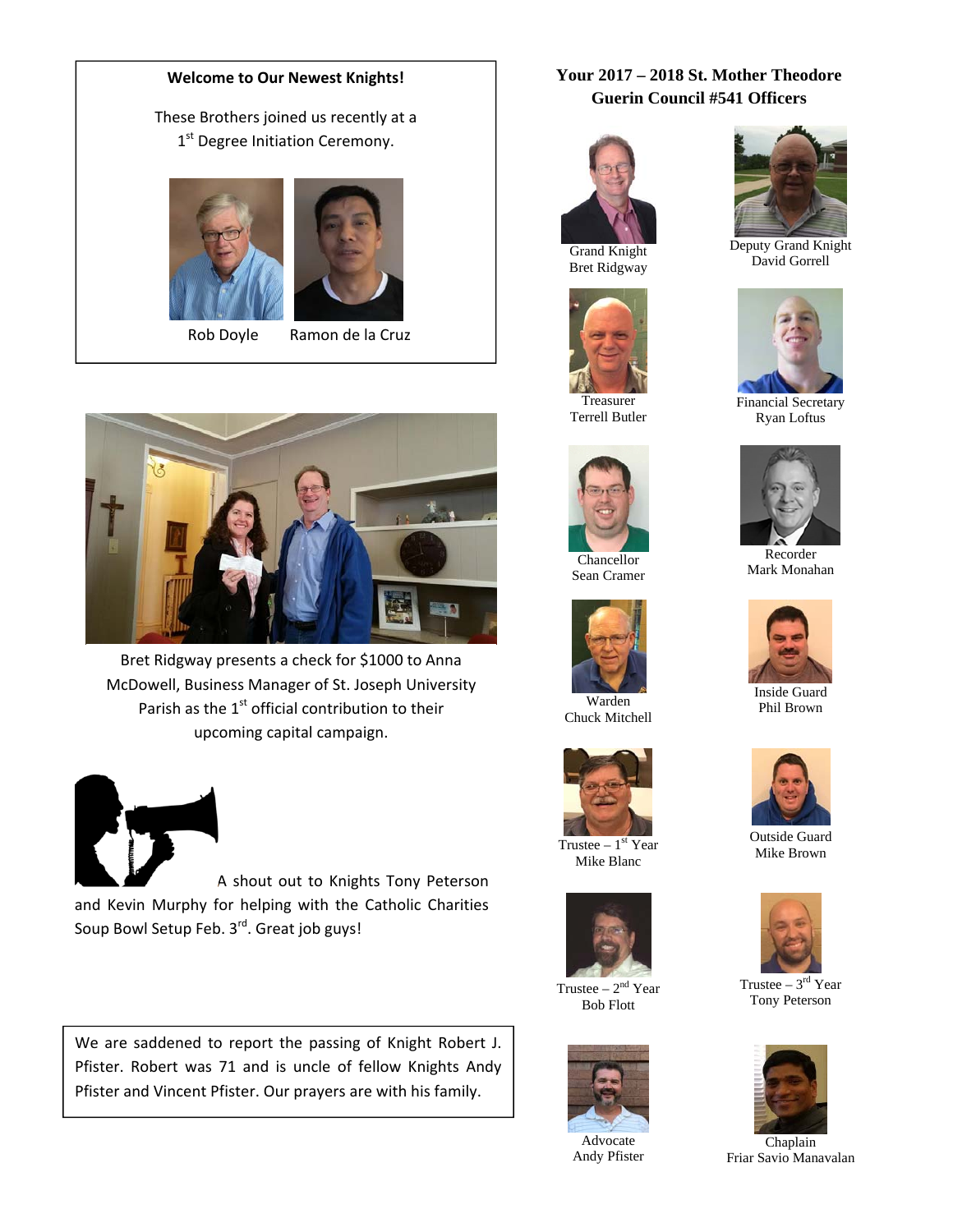# **2nd Quarter 2018 Calendar of Events**

## **April 2018**

|    | $\mathbf{2}$<br>Business Meeting      | 3  | 4<br>Soup Kitchen<br>$4th$ Degree | 5  | 6  | Warrior to Lourdes<br>Fundraiser |
|----|---------------------------------------|----|-----------------------------------|----|----|----------------------------------|
| 8  | 9                                     | 10 | 11<br>Soup Kitchen                | 12 | 13 | 14                               |
| 15 | 16<br>Tour of Crisis<br>Pregnancy Ctr | 17 | 18<br>Soup Kitchen                | 19 | 20 | 21                               |
| 22 | 23                                    | 24 | 25<br>Soup Kitchen                | 26 | 27 | 28                               |
| 29 | 30                                    |    |                                   |    |    |                                  |

## **May 2018**

|    |                              |    | Soup Kitchen<br>$4th$ Degree | 3  | $\overline{4}$ | 5                                     |
|----|------------------------------|----|------------------------------|----|----------------|---------------------------------------|
| o  | 7<br><b>Business Meeting</b> | 8  | Soup Kitchen                 | 10 | 11             | 12<br>Cath. Charities<br>Food Sorting |
| 13 | 14                           | 15 | 16<br>Soup Kitchen           | 17 | 18             | 19                                    |
| 20 | 21<br>Tour Shrine at<br>SMWC | 22 | 23<br>Soup Kitchen           | 24 | 25             | 26                                    |
| 27 | 28                           | 29 | 30<br>Soup Kitchen           | 31 |                |                                       |

## **June 2018**

|    |                         |    |                                             |    |    | 2  |
|----|-------------------------|----|---------------------------------------------|----|----|----|
| 3  | <b>Business Meeting</b> | 5  | 6<br>Soup Kitchen<br>4 <sup>th</sup> Degree | 7  | 8  | -9 |
| 10 | 11                      | 12 | 13<br>Soup Kitchen                          | 14 | 15 | 16 |
| 17 | 18<br>Social Gathering  | 19 | 20<br>Soup Kitchen                          | 21 | 22 | 23 |
| 24 | 25                      | 26 | 27<br>Soup Kitchen                          | 28 | 29 | 30 |

**Be Sure to Check our Online Calendar of Events for More Details on Anything Listed on this Calendar** 

### **THKofC541.com**